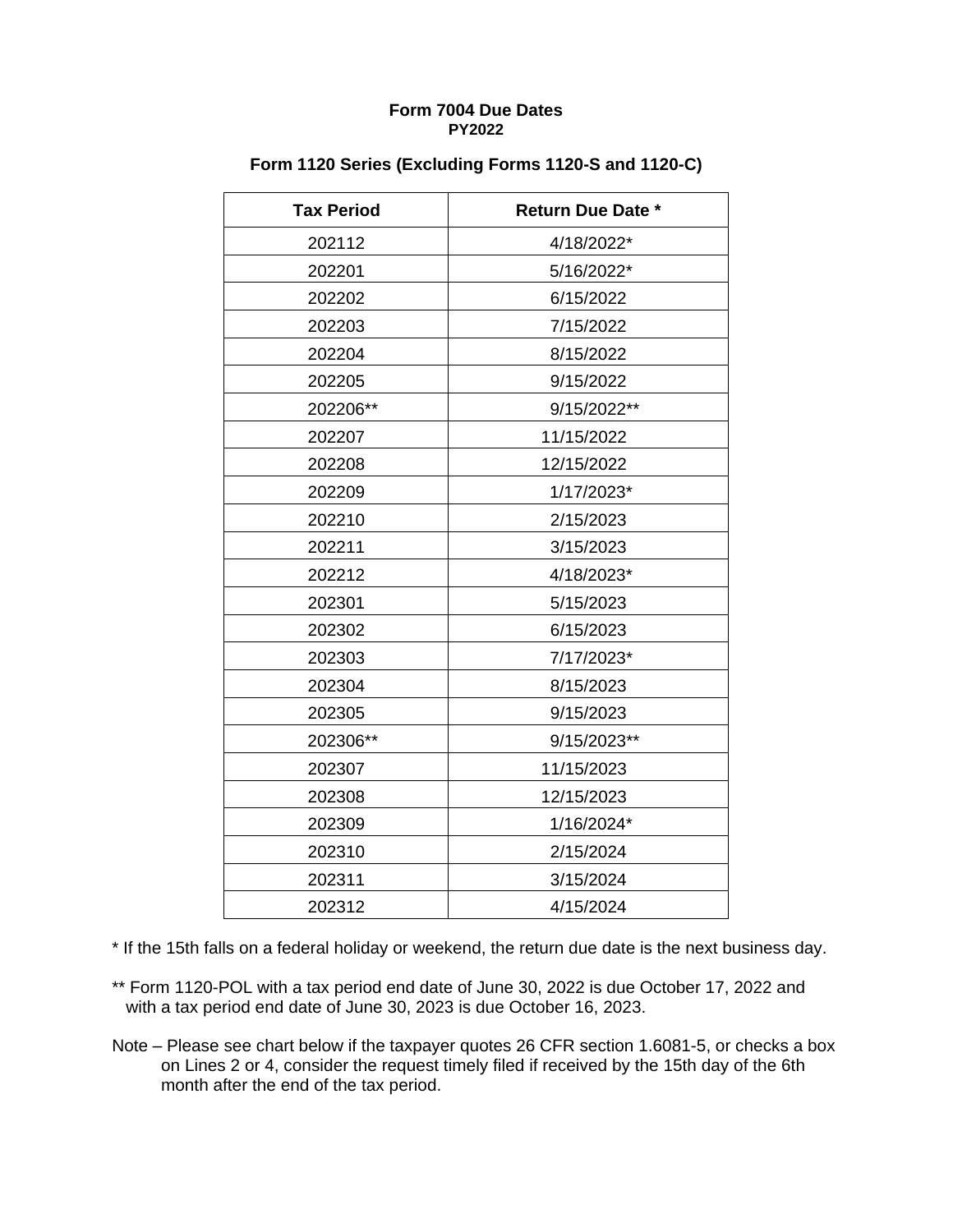| <b>Tax Period</b> | <b>Return Due Date *</b> |
|-------------------|--------------------------|
| 202112            | 3/15/2022                |
| 202201            | 4/18/2022*               |
| 202202            | 5/16/2022*               |
| 202203            | 6/15/2022                |
| 202204            | 7/15/2022                |
| 202205            | 8/15/2022                |
| 202206            | 9/15/2022                |
| 202207            | 10/17/2022*              |
| 202208            | 11/15/2022               |
| 202209            | 12/15/2022               |
| 202210            | 1/17/2023*               |
| 202211            | 2/15/2023                |
| 202212            | 3/15/2023                |
| 202301            | 4/18/2023*               |
| 202302            | 5/15/2023                |
| 202303            | 6/15/2023                |
| 202304            | 7/17/2023*               |
| 202305            | 8/15/2023                |
| 202306            | 9/15/2023                |
| 202307            | 10/16/2023*              |
| 202308            | 11/15/2023               |
| 202309            | 12/15/2023               |
| 202310            | 1/16/2024*               |
| 202311            | 2/15/2024                |
| 202312            | 3/15/2024                |

## **Form 1120-S, Form 1065. Form 1066, Form 3520-A, Form 8804, Form 1042**

\* If the 15<sup>th</sup> falls on a federal holiday or weekend, the return due date is the next business day.

Note – Please see chart below if the taxpayer quotes 26 CFR section 1.6081-5, or checks a box on Line 2 or 4, consider the request timely filed if received by the 15th day of the 6th month after the end of the tax period.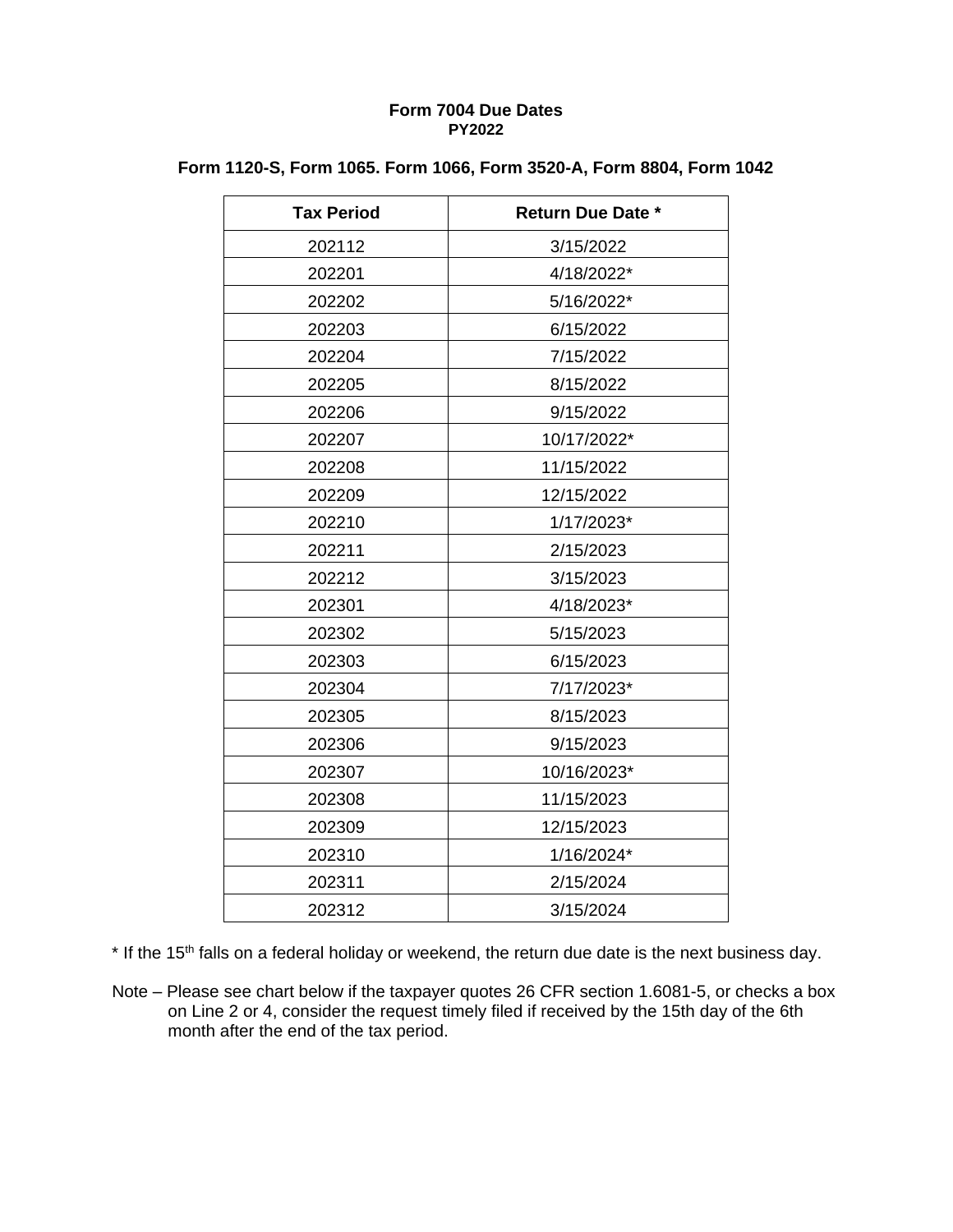| <b>Tax Period</b> | <b>Return Due Date</b> |
|-------------------|------------------------|
| 202112            | 4/18/2022*             |
| 202201            | 5/16/2022*             |
| 202202            | 6/15/2022              |
| 202203            | 7/15/2022              |
| 202204            | 8/15/2022              |
| 202205            | 9/15/2022              |
| 202206            | 10/17/2022*            |
| 202207            | 11/15/2022             |
| 202208            | 12/15/2022             |
| 202209            | 1/17/2023*             |
| 202210            | 2/15/2023              |
| 202211            | 3/15/2023              |
| 202212            | 4/18/2023*             |
| 202301            | 5/15/2023              |
| 202302            | 6/15/2023              |
| 202303            | 7/17/2023*             |
| 202304            | 8/15/2023              |
| 202305            | 9/15/2023              |
| 202306            | 10/16/2023*            |
| 202307            | 11/15/2023             |
| 202308            | 12/15/2023             |
| 202309            | 1/16/2024*             |
| 202310            | 2/15/2024              |
| 202311            | 3/15/2024              |
| 202312            | 4/15/2024              |

# **Form 1041, Form 1041-N, Form 1041-QFT, and Form 706-GS (T)**

\* If the 15th falls on a federal holiday or weekend, the return due date is the next business day.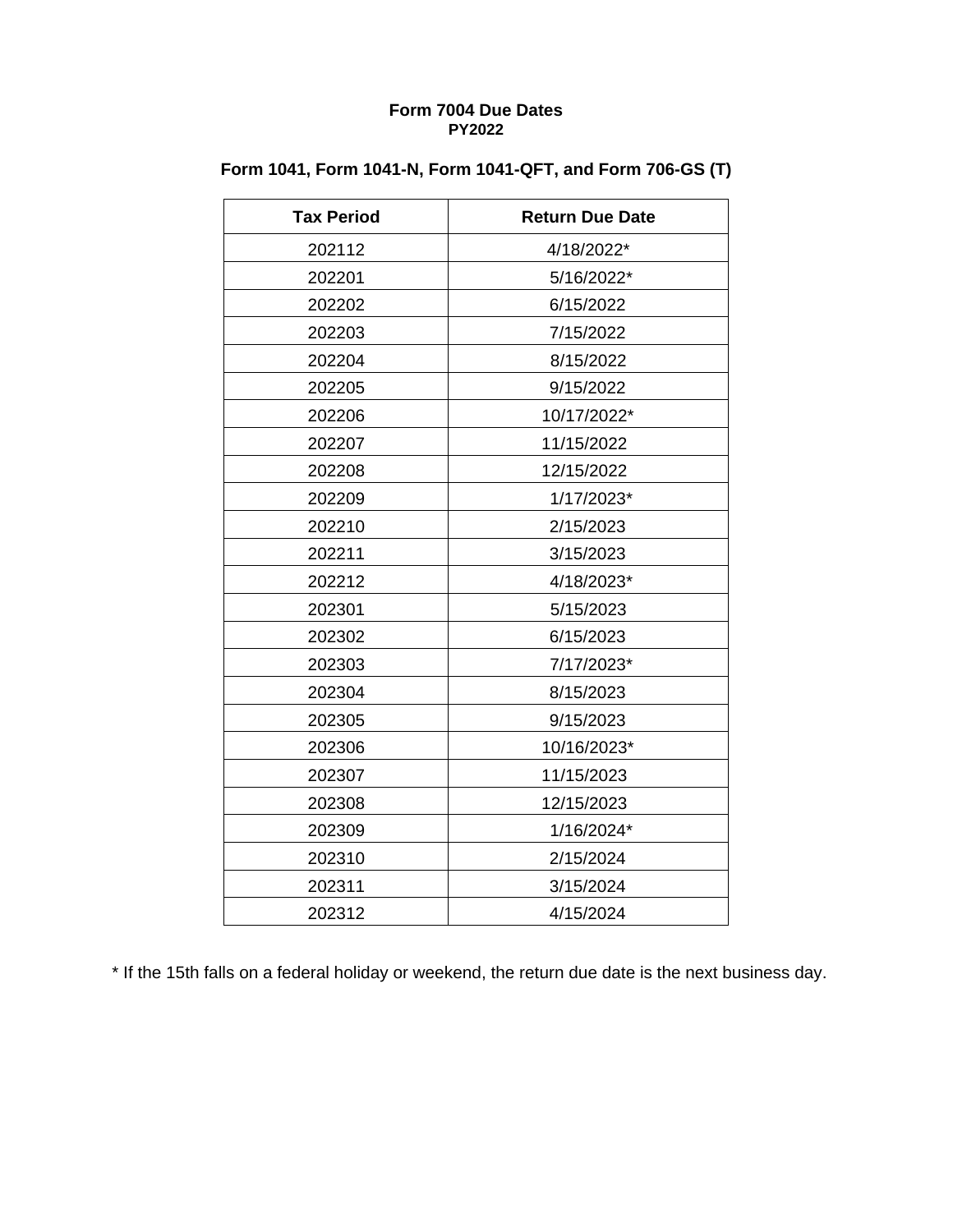## **Form 1120-C**

| <b>Tax Period</b> | <b>Return Due Date**</b> |
|-------------------|--------------------------|
| 202004            | 1/15/2021                |
| 202005            | 2/16/2021*               |
| 202006            | 3/15/2021                |
| 202007            | 4/15/2021                |
| 202008            | 5/17/2021*               |
| 202009            | 6/15/2021                |
| 202010            | 7/15/2021                |
| 202011            | 8/16/2021*               |
| 202012            | 9/15/2021                |
| 202101            | 10/15/2021               |
| 202102            | 11/15/2021               |
| 202103            | 12/15/2021               |
| 202104            | 1/18/2022*               |
| 202105            | 2/15/2022                |
| 202106            | 3/15/2022                |
| 202107            | 4/18/2022*               |
| 202108            | 5/16/2022*               |
| 202109            | 6/15/2022                |
| 202110            | 7/15/2022                |
| 202111            | 8/15/2022                |
| 202112            | 9/15/2022                |
| 202201            | 10/17/2022*              |
| 202202            | 11/15/2022               |
| 202203            | 12/15/2022               |
| 202204            | 1/17/2023*               |
| 202205            | 2/15/2023                |
| 202206            | 3/15/2023                |
| 202207            | 4/18/2023*               |
| 202208            | 5/15/2023                |
| 202209            | 6/15/2023                |
| 202210            | 7/17/2023*               |
| 202211            | 8/15/2023                |
| 202212            | 9/15/2023                |

\* If the 15th falls on a federal holiday or weekend, the return due date is the next business day.

\*\* Return Due Date if 1120-C meets the exemption requirements outlined in IRC 6072(d).